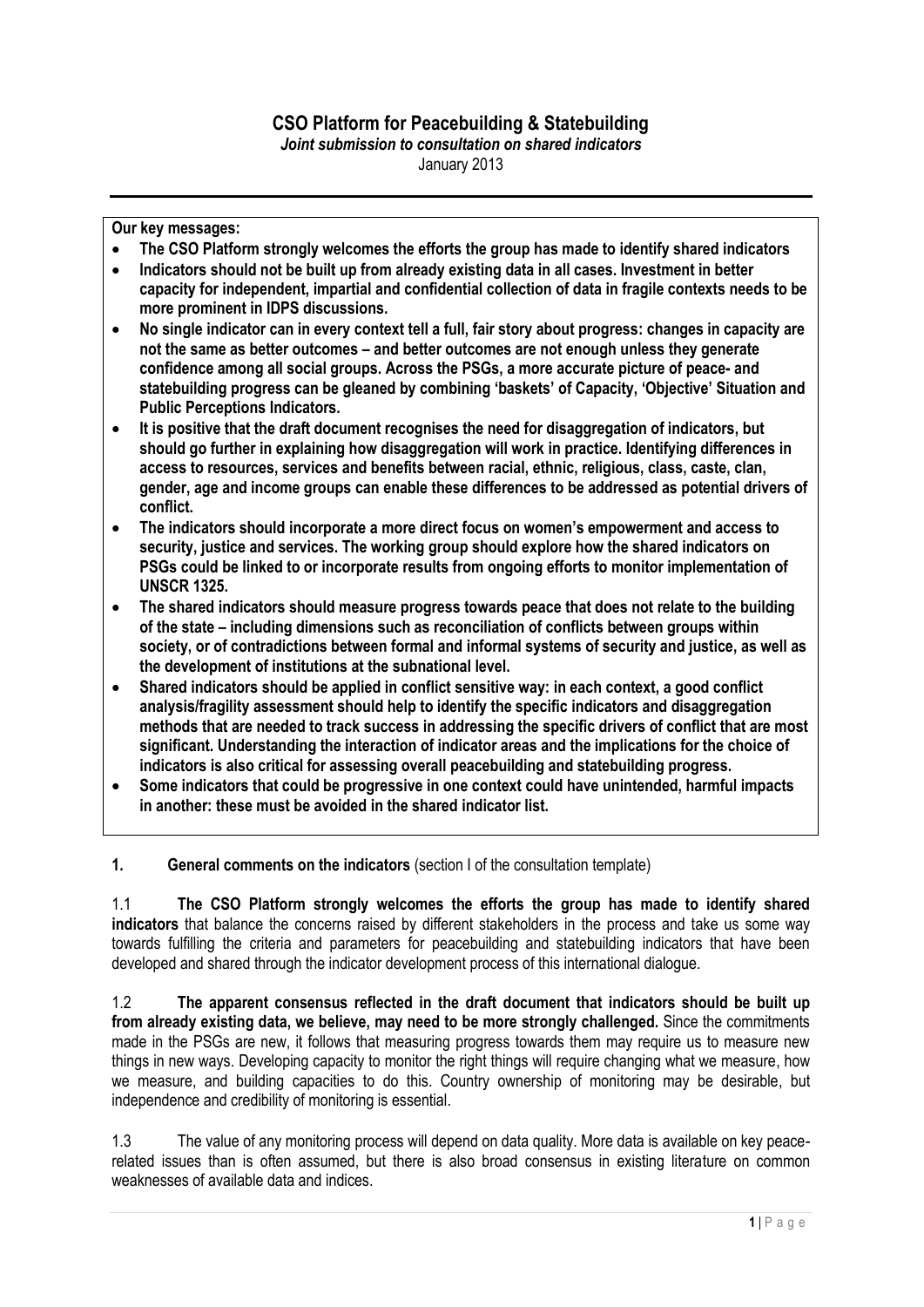**Investment in better capacity for independent collection of data – particularly in fragile contexts – needs to be more prominent in IDPS discussions.**

Getting the list of shared indicators right will be difficult: **changes in capacity are not the same as better outcomes – and better outcomes are not enough unless they generate confidence among all social groups. Therefore no single indicator can in every context tell a full, fair story about progress**. Peacerelated commitments in the new framework will need to be monitored with a combination of three indicator types:

- **Capacity Indicators** is the capacity developing to address the key issue?
- **'Objective' Situation Indicators<sup>1</sup>** do statistical measures of actual societal situations show that improvements are being achieved?
- **Public Perceptions Indicators** does the public
- feel that an improvement is occurring? Public perceptions indicators are particularly important for peacebuilding purposes.

Of these three types, the perceptions-based indicators are particularly important for monitoring progress in peace- and state-building processes. Perception-based

#### **Common weaknesses of available data and indices**

- Measures that rely on expert opinion carry the risk of subjective bias;
- Survey data can be inconsistent across contexts due to factors such as linguistic and cultural difference;

 Many existing surveys do not ask the same questions consistently, are not conducted at regular intervals and are not sufficiently disaggregated by identity group;

 Cross-country comparison of official data can also be misleading depending on capacity, definitions under which different phenomena such as crimes are recorded, differences in reporting rates, political factors etc;

• Some existing aggregated indexes on fragility, peacebuilding, statebuilding or governance have been criticised for questionable weighting of different subindicators, over-reliance on expert opinion and arbitrary cut-off points in the data;

 At the same time any set of indicators that aims to measure such a complex process as peacebuilding and statebuilding based on too few indicators is likely to present a partial or skewed picture.

measures can support governments in particular in developing peacebuilding strategies and measures that build confidence by focusing on what the public wants delivered. However, none of the three indicator types can present a full, reliable picture – but **when combined each indicator type can validate the other – helping to avoid misleading results and perverse incentives**.

1.4 In many cases in the draft indicator list, it is exceedingly difficult to select one (of two) measures that represent a particular issue, i.e. elections, or natural resources – when in fact two measures (one objective, one perception based) are really needed to get an accurate picture of progress. In such cases, 'objective' and perception-based sources of data could be combined to measure a single indicator based on mutual validation of the data from the two sources.

1.5 Given the need for a *short*list, it will be useful to capture indicators that have cross cutting relevance to the PSG areas, to maximize impact of the shortlist. For example, disaggregated indicators addressing the diversity and/or quality of representation across institutions working in different sectors are important and could capture concerns for peacebuilding and statebuilding across PSG areas. Similarly, indicators on justice and corruption (see 1.6) are potentially cross cutting.

1.6 It is also **crucial to look at the interaction between PSG indicators**, as we have emphasized throughout the process. <sup>2</sup> Trends in indicators under one PSG will prove important for interpreting trends in others, and for preventing potential harm (see below under section H). For example, under dimension 4.3 (natural resource management), there are indicators regarding the existence and quality of regulatory framework

<sup>&</sup>lt;u>.</u> <sup>1</sup> The inverted commas here indicate that the definition of some indicators as 'subjective' and others as 'objective' in the draft list of indicators is problematic. All quantitative measures have an element of subjectivity, and the potential for bias and imperfect recording of phenomena. Public perceptions indicators can be more reliable than other types of indicator, depending on capacity and impartiality of

data collection systems.<br><sup>2</sup> Guidance for this is documented in the paper we delivered at the October 2012 meeting on the South-South Knowledge Exchange on Peacebuilding and Statebuilding Indicators "Guidance for Developing Indicators with a Peacebuilding Lens."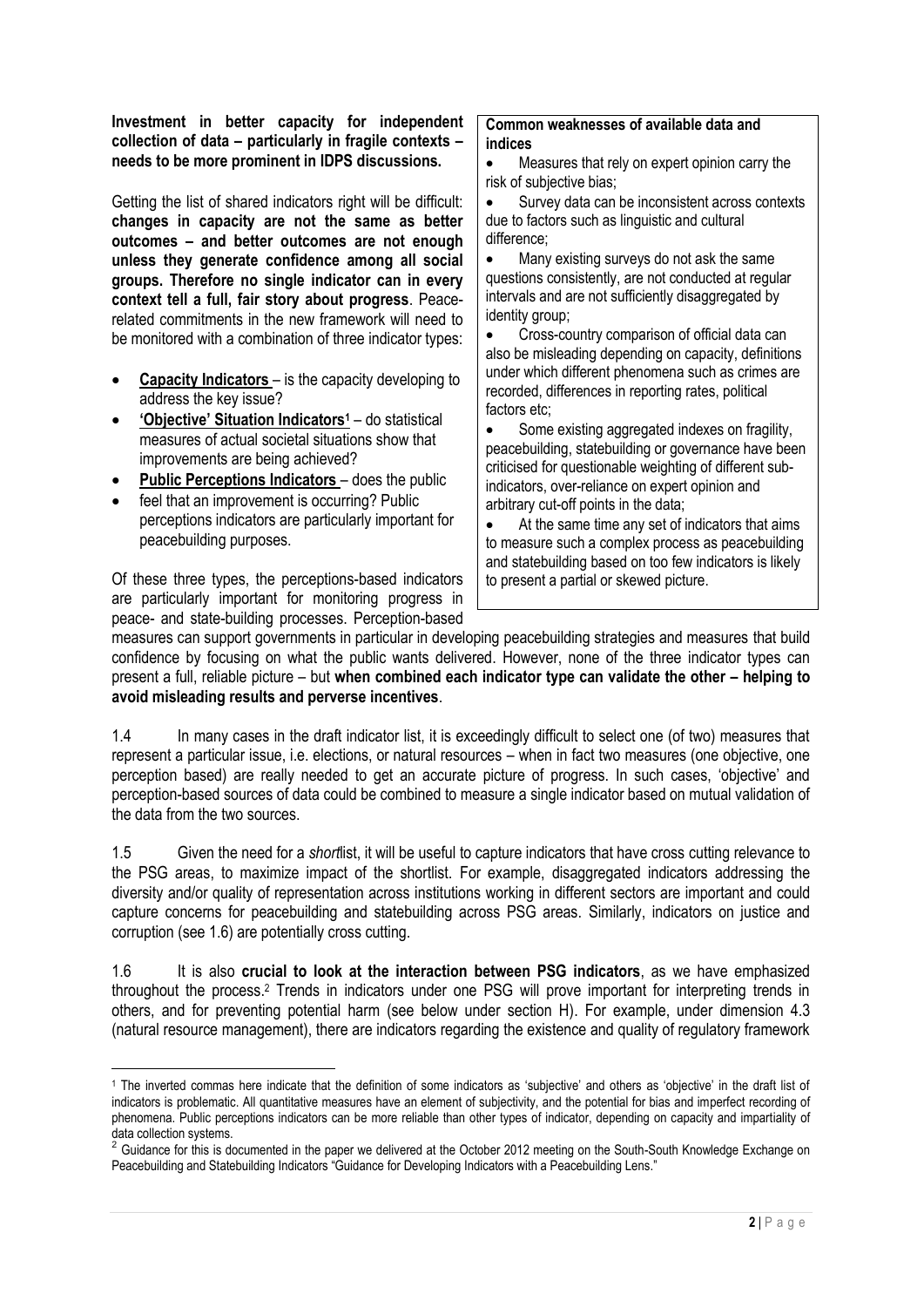for natural resource management, and perception of participation in and benefits from natural resources. If these aren't looked at in conjunction with indicators for the effectiveness of justice and service delivery, then the story might be incomplete at best, and misleading at worst.

Likewise, when considering how to create holistic measures of progress towards PSG3 (Address injustices and increase people's access to justice), there is ample survey data that demonstrates the close interrelationship between perceptions of injustice and experiences of political exclusion, in security and economic marginalization or exclusion from revenue and services*.* In this light, it is very difficult to separate progress on justice under PSG3 from progress on the other PSGs – particularly those related to PSG2 on security.

1.7 **It is positive that the draft document recognises the need for disaggregation of indicators**. This is crucial: tackling group based or horizontal inequalities is central to achieving fairness and tackling what are too often drivers of violent conflict. It should therefore be clarified that all indicator data will be disaggregated to the fullest extent possible and critically, following a conflict/fragility analysis that identifies vulnerable and disadvantaged groups that are caught in social cleavages. The draft's suggested indicators in many places highlight the intention to disaggregate by "region, gender and social groups". Civil society strongly supports this, and would encourage the working group to **go further in explaining how disaggregation will work**. Doing so would help ensure that PSG monitoring helps all actors to **identify both objective and perception-based differences in access to resources, services and benefits between racial, ethnic, religious, class, caste, clan, gender, age and income groups, and work to address these differences as potential drivers of conflict.** Disaggregation according to refugee/IDP status can also provide important insights.

In conflict-affected contexts, disaggregation of indicators to examine the experiences and perceptions of conflict parties and key people/groups relevant to the conflict is particularly important. For example, the overall security situation, as measured by number of assaults or victimization, might improve, but only for one group—a trend that could signal lack of progress or worsening of conflict. As disaggregation may carry political sensitivities/risks for vulnerable groups, **confidential and impartial data gathering mechanisms are preferable**.

1.8 Civil society shares a wide consensus that indicators that offer a **more direct focus on women's empowerment and access to security, justice and services** should factor into the draft more prominently. It is worth highlighting that indicators highlighting any single disadvantaged group may detract from the emphasis on all the other groups whose marginalisation underpins conflict/violence. An option could be to **explore how the shared indicators on PSGs could be linked to or incorporate results from ongoing efforts to monitor implementation of UNSCR 1325**.

1.9 Generally civil society has a shared concern that the indicators do not sufficiently recognize that peacebuilding and statebuilding are not the same thing*.* In some cases, for example, peace may not entail expansion or strengthening of the state, but reconciliation of conflicts between groups within society, or of contradictions between formal and informal systems of security and justice. The lack of attention to transitional justice concerns in the draft indicators illustrates this point, discussed in further detail below. In general **the shared indicators document should seek to ensure that the focus on the state and its institutions is well balanced with concerns for society, and the state-society relationship**. Equally, efforts should be made through the document to ensure development of inclusive, responsive, fair and accountable state institutions at different levels - thus indicators should specify the intention to **measure progress at both 'central and subnational' levels** where relevant (for example in indicator 5.1.i).

1.10 As articulated in previous Indicator Working Group and CSO Platform documents, sound monitoring of peace- and statebuilding progress should build on a strong conflict analysis/fragility assessment. The standard of fragility assessment has been uneven throughout pilot countries, and as suggested in various guidance notes, the CSO Platform encourages learning and improvements to be made in all future assessment processes. Both shared and country-specific indicators need to be based on **a good conflict analysis/fragility assessment**. This will **help to identify the specific indicators and disaggregation methods that are needed to track success in addressing the specific drivers of conflict that are most significant in each context** (e.g. tracking whether land disputes are addressed in some countries, or disaggregating results by clan and sub-clan in another).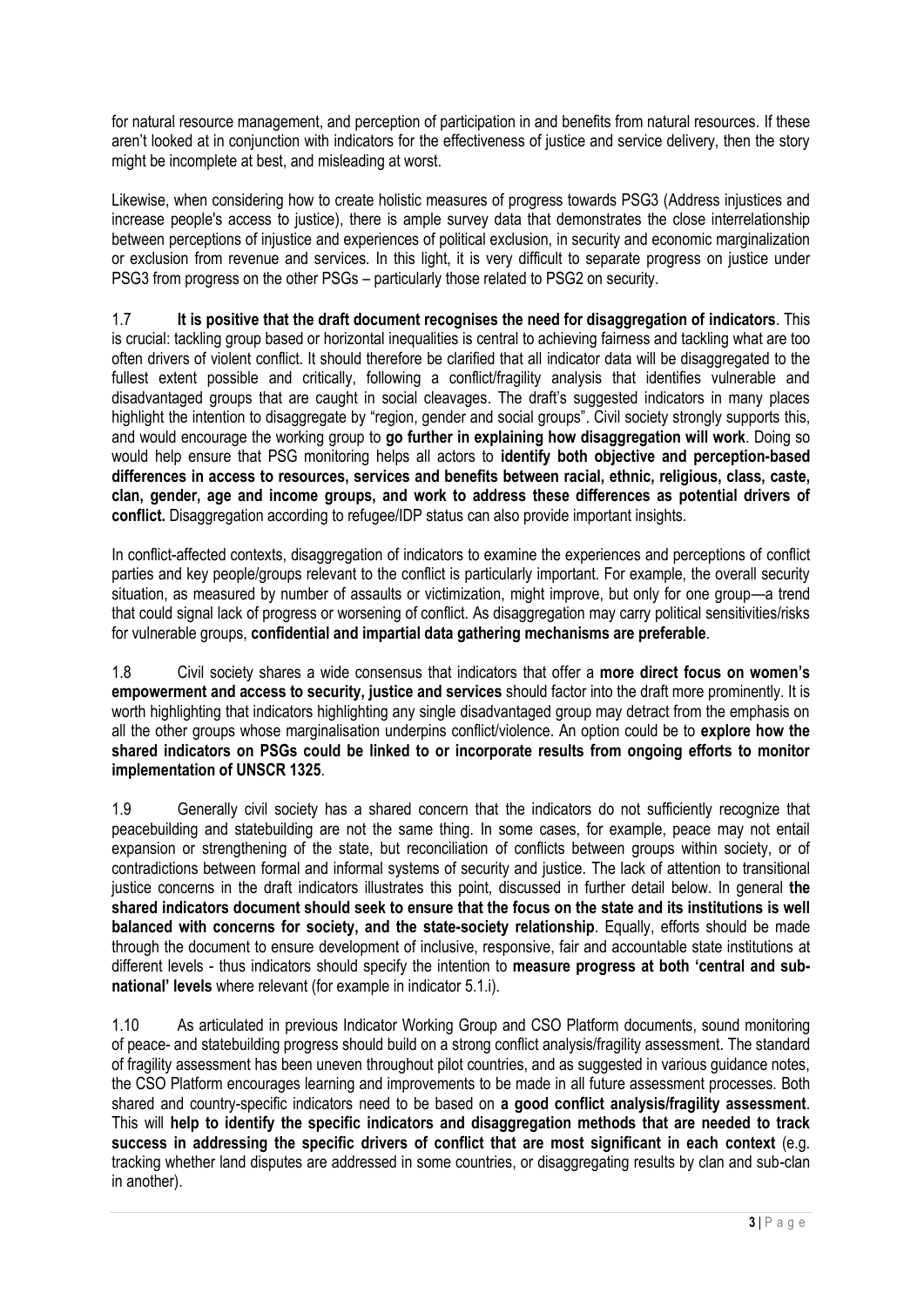The importance of a strong conflict and fragility assessment should be underscored in the chapeau of this shared indicator document, alongside the recognition of the need for country specific indicators going hand in hand with the shared. It goes without saying that there are limits to shared indicators in providing a full or necessarily accurate picture of what drives conflict and fragility, and conversely, strong, resilience and peaceful states and societies, in a particular country. It may well be the case that **some indicators that could be progressive in one context could have unintended, harmful impacts in another: these must be avoided in the shared indicator list**.

1.11 **No set of indicators can be effective if it does not link to a broader peacebuilding strategy that links together all relevant sectors and PSG areas, is based on a rigorous and up-to-date conflict analysis/fragility assessment and is backed by credible theories of how change will be achieved.** It may be useful to develop process indicators that track these aspects of New Deal implementation as well as the interaction of indicator areas across PSG areas. The CSO Platform has developed and shared guidance on this with the International Dialogue process.

1.12 In order to ensure that they reflect the substance of the PSGs, the final list of indicators should include the exact wording of the PSGs as stated in the New Deal – and the definitions of the PSGs in the Monrovia Roadmap should be recalled when considering the relevance of each indicator proposed.

1.13 If only one or two indicators from the IDPS are transplanted in isolation into the post-2015 framework, they will likely serve little meaningful purpose. Instead, **indicators that are fed into the post-2015 framework by the IDPS should offer a coherent and rounded set of interconnected indicators that represent global best knowledge and insight into what drives sustainable peace and development**. Combining Capacity Indicators, 'Objective' Situation Indicators and Public Perceptions Indicators will support this, providing a combination of measures capable of illustrating objective conditions, as progress and priorities of societies and the groups of people that comprise them.

## **2. Three indicators from the proposed list that we consider to be the best proxies for measuring progress against each of the PSGs** (section E of the consultation template)

**For each indicator, our preferred three indicators are bolded and italicised.** In many cases these remain imperfect measures. Therefore, further thought and dialogue will be needed needed to ensure that the 'basket' of indicators chosen for each PSG area provides the best possible combination of indicators (illustrating complementary changes in capacity, the objective situation and public perceptions). Strategies to promote maximum impact of any shortlist should be considered, e.g. 1.4 and 1.5 above. To support this thinking and dialogue, this document captures the key suggestions of a diverse group of civil society experts on how specific indicators from the current list can be improved.

## **PSG 1: Legitimate Politics**

<u>.</u>

| Good potential           | 1.2. iParticipation in elections and political processes by region, gender and social<br>groups<br>1.2.ii. Level of satisfaction with the quality of the election process and the possibility<br>to participate in the political process                                                                                                                                                                                                                                 |
|--------------------------|--------------------------------------------------------------------------------------------------------------------------------------------------------------------------------------------------------------------------------------------------------------------------------------------------------------------------------------------------------------------------------------------------------------------------------------------------------------------------|
| Potential if<br>improved | 1.3.i Number of intergroup disputes resolved by various dialogue and/or mediation<br>mechanisms (including traditional mechanisms) <sup>3</sup><br>1.3.ii Level of trust among people and between formerly conflicting groups<br>1.1.ii. Perception of representation (and its effectiveness) in government<br>1.1.i. Diversity in representation (by gender, region and social groups) in key decision-<br>making bodies (legislature, government, military, judiciary) |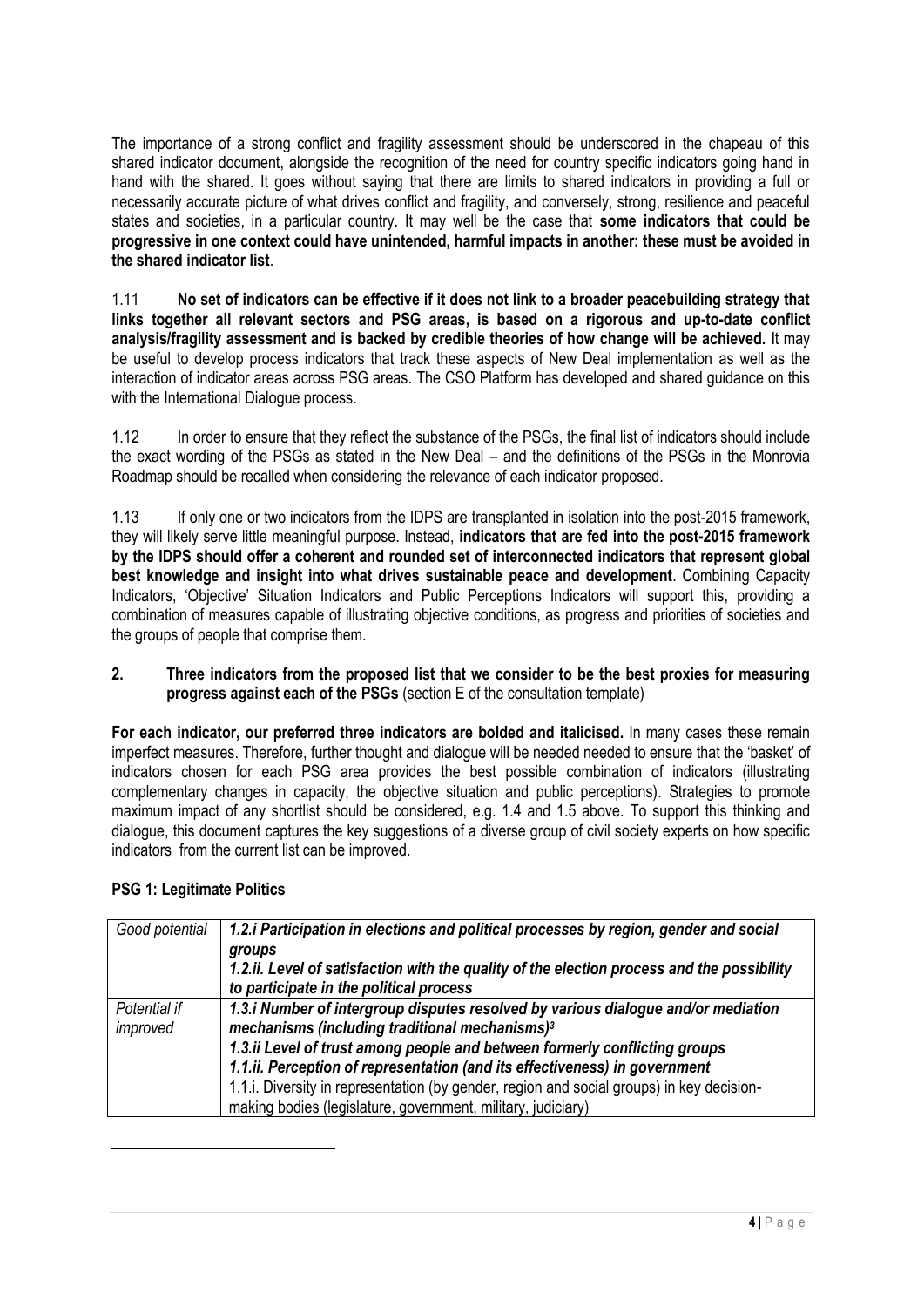| Limited   | 1.1.iii % of provisions of the political settlement (e.g. peace agreement, power-sharing |
|-----------|------------------------------------------------------------------------------------------|
| potential | agreement)                                                                               |

The proposed indicators we feel are most relevant and promising for PSG 1 are 1.2.i (Participation in elections and political processes by region, gender and social groups) and 1.2.ii. (Level of satisfaction with the quality of the election process and the possibility to participate in the political process), and 1.3.i. (Number of intergroup disputes resolved by various dialogue and/or mediation mechanisms (including traditional mechanisms)) and 1.3.ii (Level of trust among people and between formerly conflicting groups), although these important indicators need improving. *Civil society also believes it is vital to have an indicator capturing objective and perception-based measures of quality representation in government institutions. We believe this can be a cross cutting (across PSGs) indicator – see 1.4 in general comments above.*

These first two suggested priority indicators would function best as a combined pair (one 'objective', the other perceptions-based) and not as stand-alone indicators: this can help to guard against unreliable official electoral data and/or survey data. They also do not measure inclusiveness outside election time (the IDPS was ideally aiming to develop annual indicators), nor do they consider the views of specific actors whose satisfaction with the political settlement may be crucial to lasting peace regardless of the public's overall faith in the electoral process. These indicators will be substantially more useful for peacebuilding purposes if disaggregated by identity group to show which specific groups are not participating as much as others or feel excluded from political processes. With 1.2.ii the use of ICT platforms such as Ushahidi to map incidences of electoral violence could be useful.

PSG1 was originally conceived in the Monrovia Roadmap to promote legitimate politics in the sense of both inclusive decision-making structures and capacity for dialogue, conflict resolution and reconciliation. Indicators 1.3.ii (Level of trust among people and between formerly conflicting groups) and 1.3.i (Number of intergroup disputes resolved by various dialogue and/or mediation mechanisms (including traditional mechanisms)) are attempts to measure progress in this important area. Indicators in this area are important as they move attention beyond the more formal political processes to the informal, where many people in conflict affected and fragile countries lay their trust. 1.3.ii has strong potential to provide a useful insight, although civil society prefers the wording 'Among society and between different social groups'. However, further work may be needed to find a stronger indicator than 1.3.i to track capacity development within dialogue and/or mediation mechanisms, as measurement of the overall number of disputes resolved says very little about the relative capacity of a society to reconcile its differences in a proportionate, relevant and lasting way. Thus more work is needed to develop a credible shared indicator that measures success in bridging cleavages between different social groups and actors that are and have been in conflict. Quality of these processes and the sustainability of resolutions achieved, need to be considered alongside quantitative measures. Measuring specifically women's grassroots peacebuilding efforts could be particularly valuable based on the catalytic effect that this has been documented as having in many contexts.<sup>4</sup> DRC civil society has suggested a rewording of 1.3.i to the following: "Number of resolved and unresolved conflicts and number of agreed compacts between groups through various dialogues/mediation mechanisms". More work is needed to identify how to monitor this meaningfully.

Indicators 1.1.i (Diversity in representation (by gender, region and social groups) in key-decision making bodies (legislature, government, military, judiciary)) and 1.1.ii (Perception of representation (and its effectiveness) in government) are critically important indicators as they take attention beyond elections, towards issues of inclusion and exclusion in institutions. *This is vital, given the importance of measuring the substantive inclusion of societal stakeholders in politics and the wider goal of building a social contract at the heart of peacebuilding and statebuilding.* As formulated in the draft document however, they give the impression that representation alone will ensure greater peace, while it is crucial that the quality of representation and participation is crucial. Ideally an objective and perception based pairing of indicators would be useful here, that captures *all PSG areas.* 

<u>.</u>

<sup>4</sup> See for example CDA Collaborative Learning Projects, 'Women, Gender and Peacebuilding: Do Contributions Add Up?', (2011)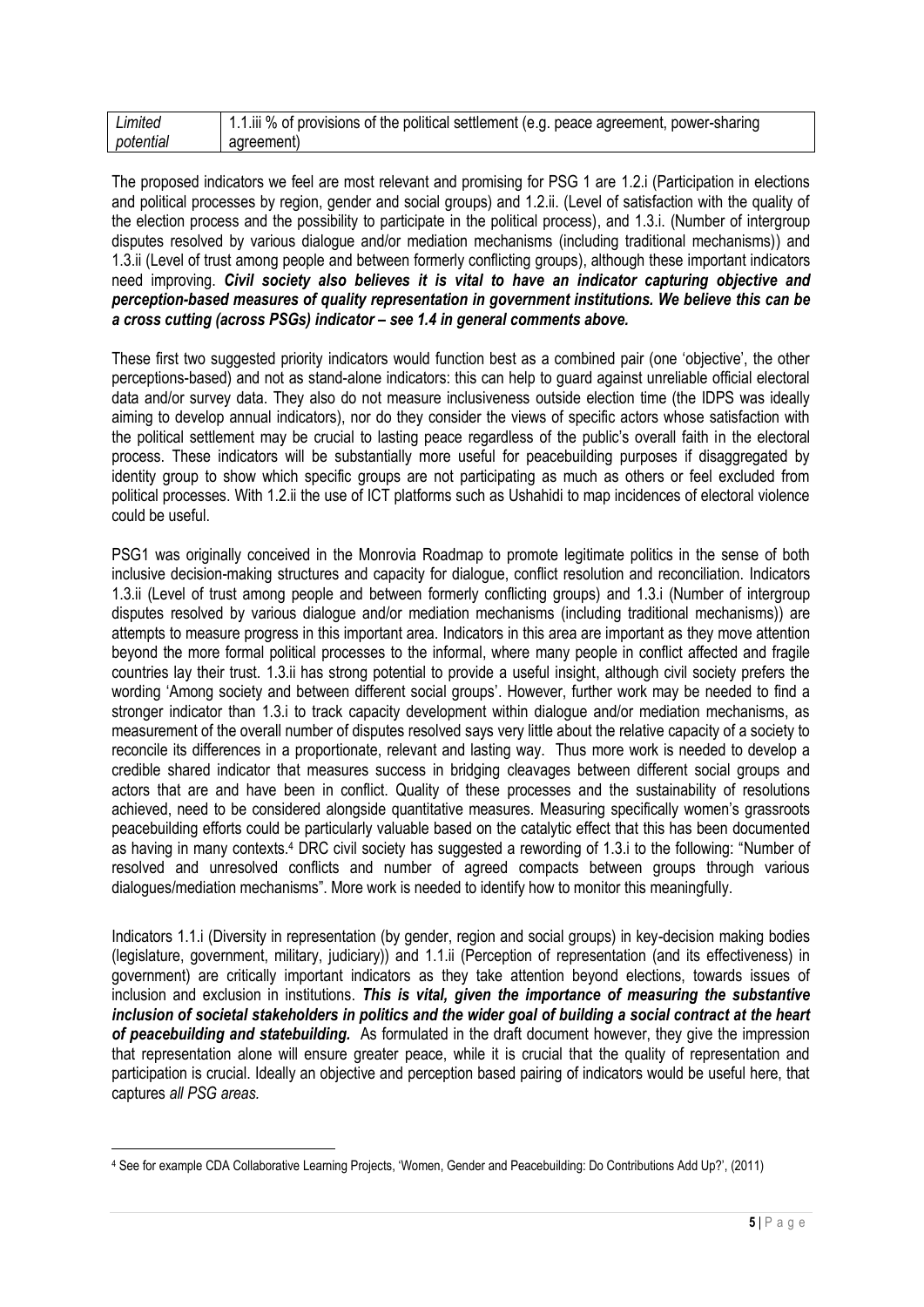## **PSG 2 - Security**

| Good potential | 2.1. vi Perception of security conditions (by region, gender, social groups)<br>2.1.i Violent deaths per 100,000 population (including homicides, mob violence,<br>violence against civilians<br>2.3.i Level of confidence in police/security (%, disaggregated by gender, region, social<br>group |
|----------------|----------------------------------------------------------------------------------------------------------------------------------------------------------------------------------------------------------------------------------------------------------------------------------------------------|
| Potential if   | 2.1.v Internal displacement (# of IDPs, by conflict)                                                                                                                                                                                                                                               |
| improved       | 2.3. iii Perception of corruption of security forces                                                                                                                                                                                                                                               |
| Limited        | 2.1.iii Incidence of rape and sexual violence                                                                                                                                                                                                                                                      |
| potential      | 2.1.ii Major and minor assaults per 100,000 population                                                                                                                                                                                                                                             |
|                | 2.3. ii Average response time to distress call and/or response rate to distress calls                                                                                                                                                                                                              |
|                | 2.1.iv Incidence of cross-border violence                                                                                                                                                                                                                                                          |

In PSG 2, we feel that the above four bold indicators are all crucial.

2.1.vi (Perception of security conditions (by region, gender, social groups)) is an important and relevant measure of security conditions, as it reflects people's experience of security. However, security is more than feeling comfortable walking home at night. Thus the indicator would need to be based on a multi-question survey (i.e. NOT a single question) identifying trends in a range of different types of insecurity – including those affecting women and girls as well as men and boys.<sup>5</sup>

The most useful 'Objective' Situation indicators are 2.1.i (Violent deaths per 100,000 population (including homicides, mob violence, violence against civilians)) and 2.1.y (Internal displacement (# of IDPs, by conflict)). However, these indicators should not be used in isolation, as they do not reflect the main security issues for most people. Close attention would need to be paid to ensuring data quality: 'administrative data' from official sources will probably need to be triangulated with victimization surveys. For example, although 2.1.v (Internal displacement (# of IDPs, by conflict)) would be a good proxy measure of security conditions (displacement/unwillingness to return may reflect the presence of continuing violence or threats of violence, or people's sense of insecurity and fear), collecting direct data on perceptions of security from IDPs would be more direct.

2.3.i (Level of confidence in police/security (%, disaggregated by gender, region, social group)) is relevant, feasible and coherent, if appropriately disaggregated by religion, region, social group, age, etc. It should be noted that police are not the only relevant actor determining levels of people's security – thus it is important to capture confidence in all security-related forces (such as the army, militias, homeguards, special units as well as the range of traditional/informal providers of policing services that can be very important in fragile contexts, etc). As above, the indicator would need to be based on responses to a cluster of survey questions in order to be meaningful.

## **PSG 3: Justice**

There are some important general observations and potential problems associated with the current approach to the proposed justice indicators for PSG3. At the heart of the proposed approach is an *almost exclusive focus on the administration and delivery of justice* and a prioritization of the functional capacity of justice institutions. This reflects an institutional approach to *statebuilding which presumes that formal justice systems serve the goal of peacebuilding, instead of needing to be designed to do*  so. Indicators which address the delivery and administration of justice without considering perceptions and experiences of *injustice* would be in danger of becoming detached from the broader peacebuilding goals associated with fragility and resilience in conflict-affected societies (see also our General Comments, especially 1.9, on the indicators above)*.* In other words, these indicators prioritize service

<sup>1</sup> <sup>5</sup> A list of relevant research/survey questions can be found in, for example, Annex C of UN CASA, 'International Small Arms Control Standard 05.10: Conducting small arms and light weapons surveys'.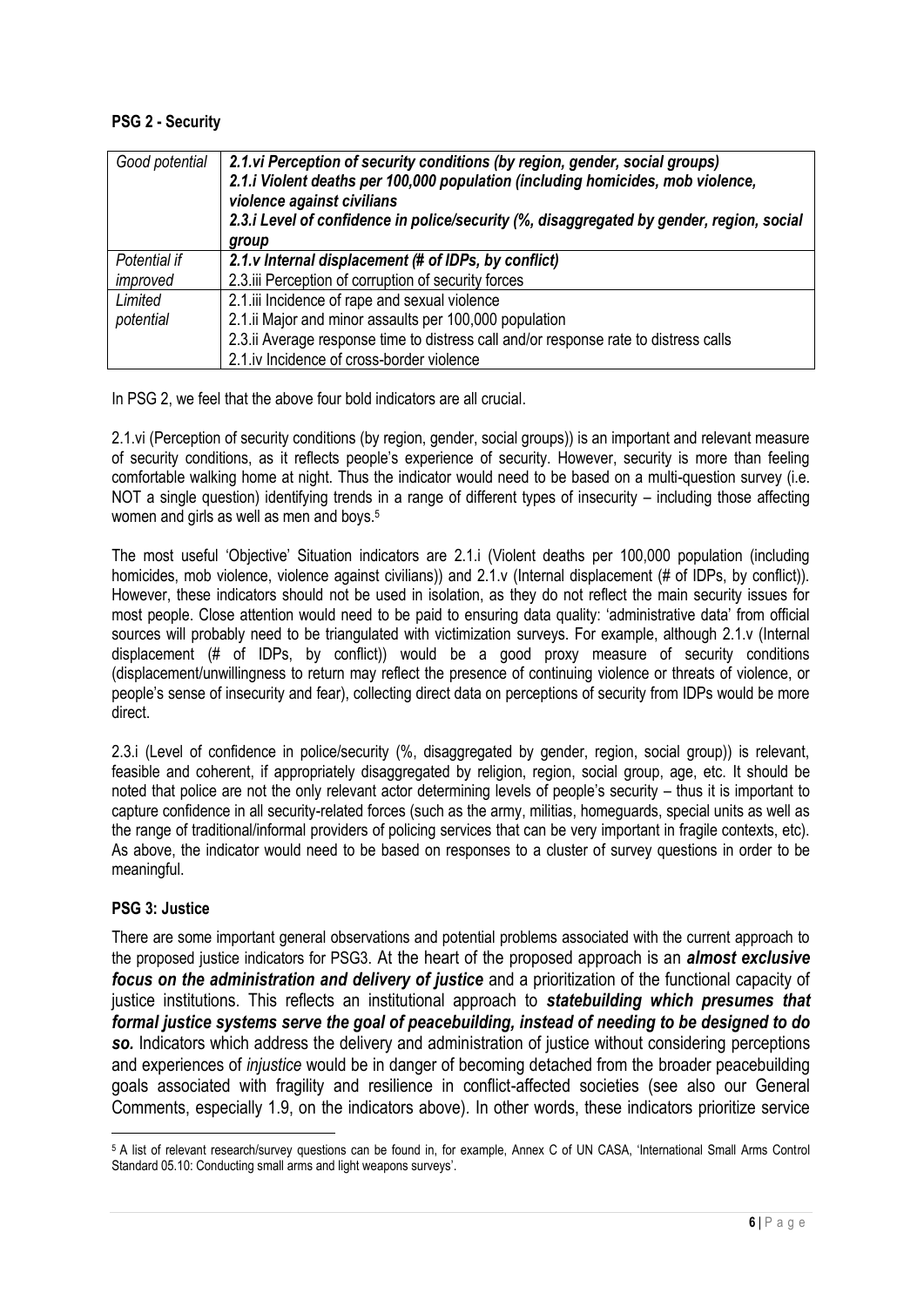delivery and accessibility of the formal justice system (and in particular the criminal justice system), but fail to uphold the wider objective of building 'just societies' and addressing civil, political, social, cultural and economic experiences of injustice in a broader sense. Yet it is these latter experiences which have widely been recognized as underpinning fragility and the potential re-emergence of conflict. The original wording of the PSG and the evidence presented in the World Development Report 2011, clearly suggest that the PSG indicators need to measure and reflect progress in addressing the major injustices that combine with other factors to drive conflict or fragility.

The proposed indicators for **PSG3** are *heavily focused on the status of the formal justice system at the relative neglect of the informal/societal dispute settlement/justice systems (although this can potentially be addressed in a cross cutting manner with the relevant indicator in PSG1), as well as transitional justice mechanisms (see critical missing elements, below).* However, in fragile societies in which the reach of the state and state institutions are often limited, it is actually these informal or traditional systems which are depended upon by many people. There is a serious danger in presuming the inherent inclusiveness or assuming that formal state justice systems are the most accessible and uniformly effective deliverers of justice. In fact, there are a very wide and diverse range of mechanisms – from international courts and tribunals, hybrid tribunals, traditional and informal justice mechanisms, to various civil (rather than criminal) justice and dispute settlement instruments – which appear to lie almost entirely outside of the purview of many of the proposed PSG3 indicators. This is all the more important because there are often also implicit and explicit tensions between these various mechanisms and systems of justice within any given country.

| Good potential           | 3.1.i % trust in customary justice system, % trust in formal justice system<br>3.2.iii % of population who perceive they have affordable access to justice system (by<br>region, gender, income, identity)                                                                                              |
|--------------------------|---------------------------------------------------------------------------------------------------------------------------------------------------------------------------------------------------------------------------------------------------------------------------------------------------------|
| Potential if<br>improved | 3.3. iPerception of overall performance of the justice system<br>3.3.ii % population with awareness of legal and human rights                                                                                                                                                                           |
| Limited<br>potential     | 3.1.ii Ratio of lawyers to total cases<br>3.2.ii % of overall budget allocated to justice sector and actual expenditures on justice as %<br>of total government expenditure<br>3.2.iii Number of judges per 100,000 population<br>3.2.i Ratio of public officials tried and convicted to reported cases |

Notwithstanding the critical comments above, we felt that 3.1.i (% trust in customary justice system, % trust in formal justice system) and 3.2.iii (% of population who perceive they have affordable access to justice system (by region, gender, income, identity)) were the most promising from amongst those listed, bringing out issues of civic trust in and access to the justice system in useful ways.

Indicator 3.1.i offers a public perception lens on a potentially important fragility or resilience factor in conflictaffected societies. However, the indicator is potentially too narrowly framed in its reference to the "customary justice system" instead of including and disaggregating the range of informal justice vehicles, as well as traditional, non-judicial, or local mechanisms that all operate outside of the formal justice system – and outside of the criminal justice system in particular. This is an important distinction which broadens the base of access to justice perspectives as well. Trust in the range of justice actors could be well captured with a perceptions-based indicator asking a question such as 'From whom would you seek help if you became the victim of an injustice?' in which the public could indicate which justice sector actors are more accessible to and trusted by them. All indicators on trust of these different justice vehicles (both formal and customary – which in some cases is part of the formal system, as well as the wider range of informal systems and practices that may at times have varying degrees of legitimacy and legality) must be disaggregated by reference to specific marginal or vulnerable groups: youth, women, displaced people, victims of past violations, etc. It is also important to assess the extent to which these mechanisms are themselves inclusive or not, as well as whether they uphold fundamental human rights norms and standards. So, this indicator dovetails importantly with indicators which measure access to justice, as well as indicators that assess human rights commitments within the wider justice system. This basket of indicators needs to be considered in combination to give a meaningful insight into the justice sector in a given country.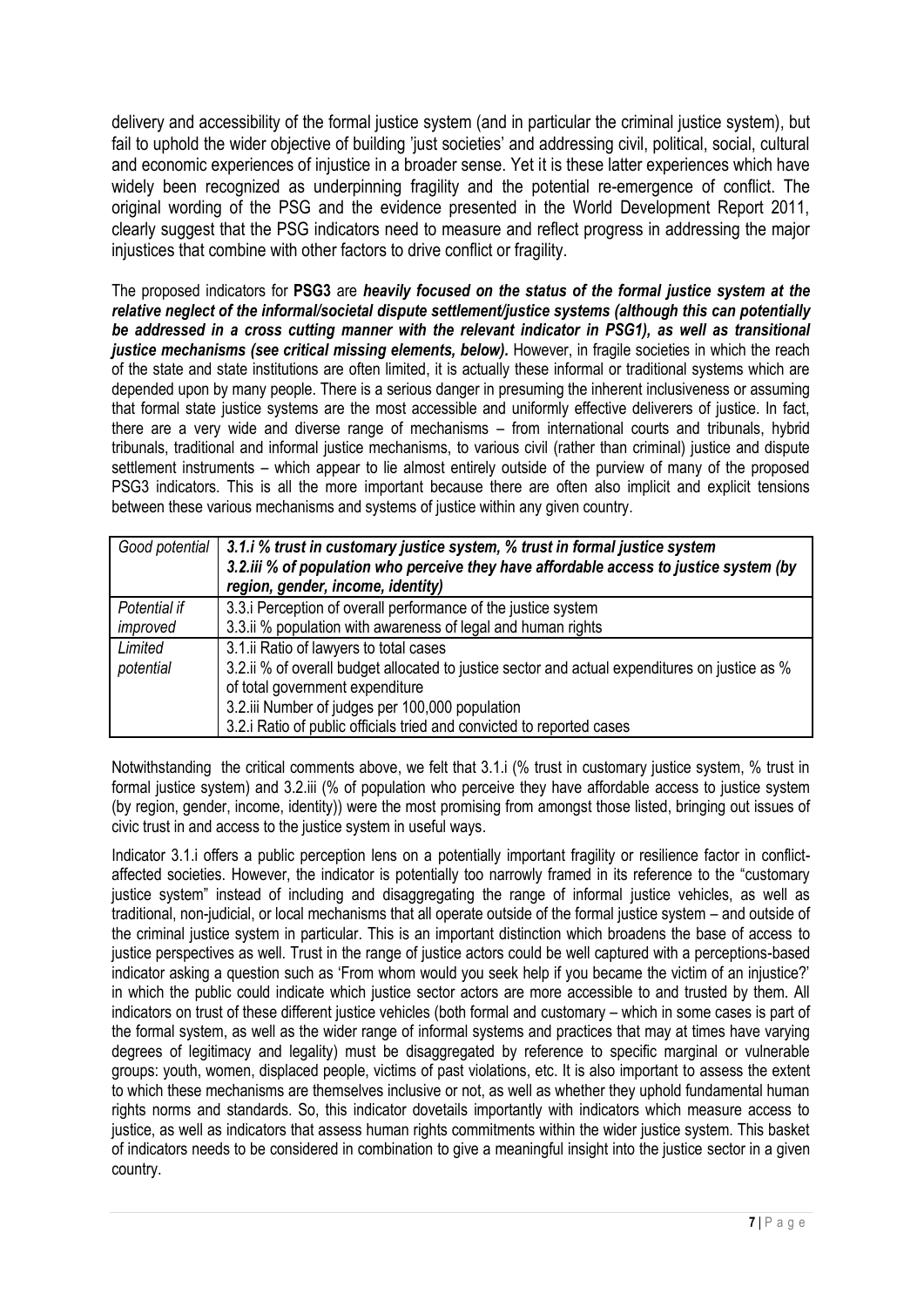Indicator 3.2.iii (% of population who perceive they have affordable access to justice system (by region, gender, income, identity)) fits less well under Dimension 3.2: Capacity and Accountability of Justice Institutions, than it does under Dimension 3.3: Performance and Responsiveness of Justice Institutions. The access to justice indicator also needs to be further disaggregated, and has to look at particular needs of specific societal groups. In particular, in addition to the broad categories set out within the indicator as its currently framed, this should specifically assess access by: victims, women, displaced people, youth, indigenous groups, etc.

There is some debate over whether or not indicator 3.3.i (Perception of overall performance of the justice system) is distinctive enough to warrant support. On the one hand, this indicator is important in principle and if it were effective, it would add a measure of 'performance of the justice system' to measures of civic trust in and access to the institutions. In theory, measuring trust, access and performance would be important, but the current framing of this list of indicators does not adequately meet this need. On the other hand, for some, indicator 3.3.i adds little to 3.1.i. Indicator 3.3.i therefore certainly needs to be more clearly honed and is currently too broad as a measure of performance. If this was just about performance of the criminal justice system, it might be better measured by reference to conviction rates, but even then, the 'dark figure' of unreported crime and violations (for example sexual or domestic violence, crimes of "shame", etc.) tends to skew the results and disguise a lack of confidence in the system. In any event, the challenge here must be to measure performance of the justice system as a whole, reflecting the more diverse spectrum of justice mechanisms discussed above. In short, this notion of an objective service delivery and performance criterion is inextricably linked to both trust and access factors, but also can only be monitored or measured if it is significantly disaggregated instead of summarized in this fashion.

Indicator 3.3.ii (% population with awareness of legal and human rights) has some promise, but only really if the public awareness component is matched with a wider demonstration of state commitments to *human rights norms and standards* through integration of these commitments into government policies and programmes. A more credible measure of citizen empowerment and respect for human rights (both within and outside of justice and security institutions) than draft indicator 3.3.ii offers, would therefore be valuable as a signifier of resilience. There are further viable options that can and should be explored here.<sup>6</sup>.

Civil society stakeholders generally see little value in indicators 3.1.ii (Ratio of lawyers to total cases), 3.2.ii (% of overall budget allocated to justice sector and actual expenditures on justice as % of total government expenditure) and 3.2.iii (Number of judges per 100,000 population). These are all proxies at best that explain little or nothing about whether the lawyers, expenditure and judges in question actually provide greater justice, more confidence in the system, more affordable access, or a greater prospect for redress of past and present injustices. Furthermore these indicators all serve to entrench a narrow perspective on the centrality and assumed primacy of the formal justice system at the expense of more diverse and complex justice mechanisms (for example, the central role and function of civil society para-legals, especially in situations where the reach of the state is constrained).

Success in tackling corruption, both within and beyond the justice sector, is critical to peace- and statebuilding – playing a crucial role in determining civic trust in, access to, and the delivery capability and performance of the justice sector. However, proposed indicator 3.2.i (Ratio of public officials tried and convicted to reported cases) is unpromising as it currently stands because it would be unable to measure fairness and due process (and could at worst even lend itself to political and other scapegoating). However, an indicator on levels of corruption is essential to help assess the perceived legitimacy of the government of the day more generally, and the integrity of the rule of law in fragile societies. Beyond indicators on institutional performance, a corruption indicator can offer an important perspective on the vital problem of impunity for past and present crimes. This *assessment of impunity* offers high risk/reward value for fragility and resilience. Within the human rights field and from

 6 Freedom House's Freedom in the World Survey measures political rights and civil liberties; the World Bank's World Governance Indicators measure voice and accountability; the Economist Intelligence Unit's indices on Political Democracy measure political culture and civil liberties; the Institute for Social Studies (ISS) measures civic activism; Gallup World Poll has a survey question on ability to express political opinion without fear; the UN's Human Development Index indicator has an indicator on internet access; and the Cingranelli-Richards Human Rights Data Project and Escola de Cultura de Pau's Human Rights index may provide further options for empowerment / justice indicators.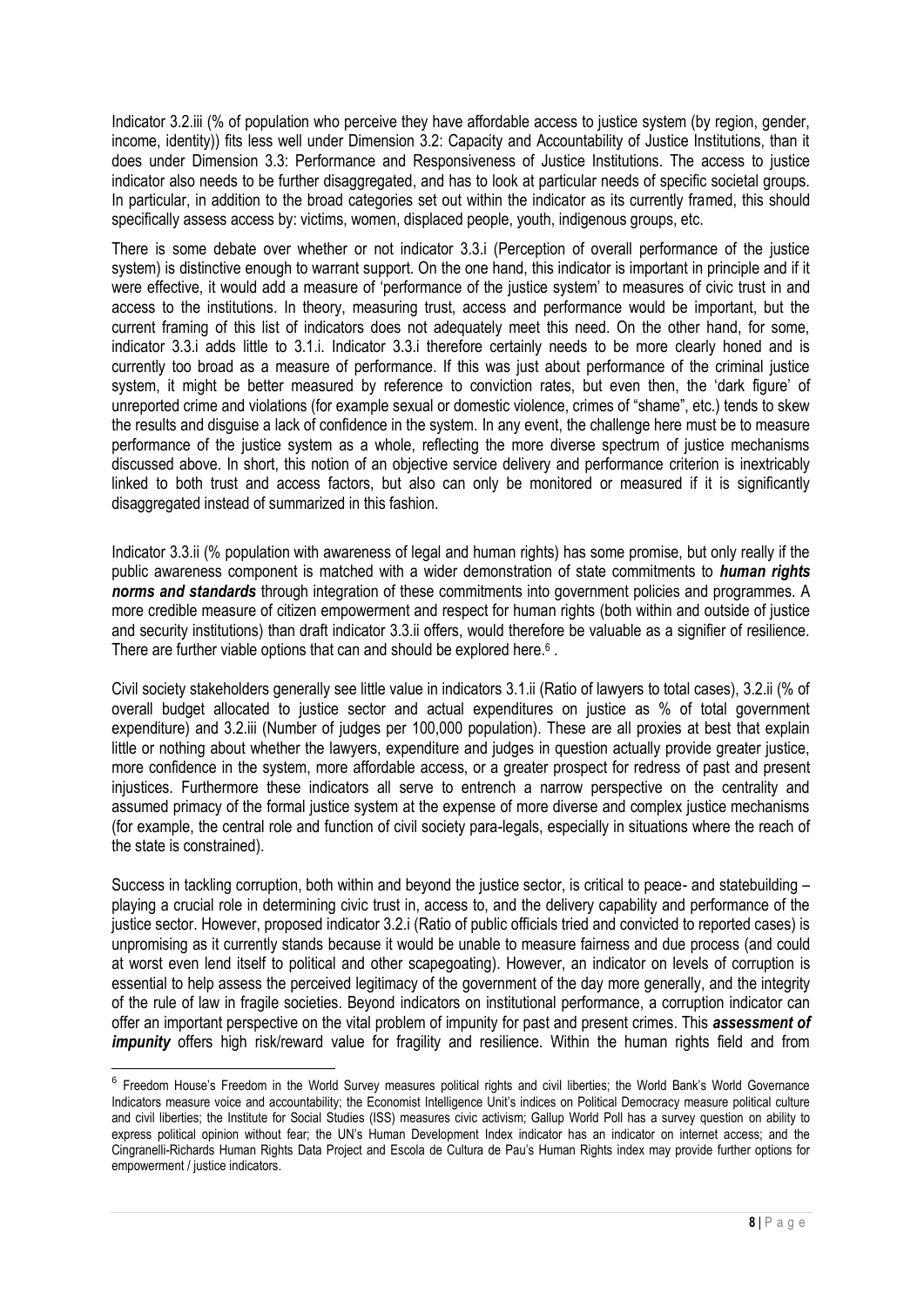organizations such as Transparency International or Corruption Watch, there are comparative indexes etc. which should be adaptable to the concerns of the PSG3. At very least if indicator 3.2.i was retained, it should be complemented by an indicator on perceptions of how often people believe officials go unpunished/evade justice – a critical indicator of judicial independence.

## **PSG 4: Economic Foundations**

| Good         | 4.3.ii Existence and quality of regulatory framework for natural resource management   |  |  |
|--------------|----------------------------------------------------------------------------------------|--|--|
| potential    | and/or:                                                                                |  |  |
|              | 4.3.iii Perception of participation in and benefits from natural resources             |  |  |
| Potential if | 4.2.i Level of employment (by youth, gender, region)                                   |  |  |
| improved     | 4.1.i % of population with access to useable and serviceable primary and feeder roads  |  |  |
|              | and affordable electricity (multiple indicators)7                                      |  |  |
|              | 4.2.iii Share of food in household expenditure                                         |  |  |
|              | 4.1.iii Level of economic diversification by productive sector                         |  |  |
|              | 4.1.ii Income inequality among regions (GINI coefficient)                              |  |  |
|              |                                                                                        |  |  |
| Limited      | 4.2. ii Number of new registered businesses and SMEs                                   |  |  |
| potential    | 4.3.i Ratio of local/foreign employment in natural resource sector                     |  |  |
|              | 4.3.iv Ratio of natural resource production in country to total revenues to government |  |  |

Indicators 4.3.ii (Existence and quality of regulatory framework for natural resource management) and 4.3.iii (Perception of participation in and benefits from natural resources) were both assessed to have particular value and to be feasible to measure. 4.3.ii could be referenced to the [Extractive Industries Transparency Initiative](http://eiti.org/eiti) as a benchmark for regulatory framework quality. Although not all relevant countries are richly endowed with natural resource wealth, appropriate natural resource management and sharing is critical in virtually all developing countries, and a major factor in fragility. While they are both important indicators, there is need for a wider range of indicators to represent economic foundations, and thus one of these should be chosen as one of the three proxy indicators chosen.

The challenge for identifying relevant indicators for this PSG is to ensure that they are not simply development indicators similar to those of the existing Millennium Development Goals, but instead capture progress on key issues of peace- and statebuilding. Thus, although the overall percentage of achievement (of access to employment, education etc.) is relevant, even more important are trends towards equitable distribution of access to decent economic opportunities across relevant social divisions (and perceptions of increasing fairness), because these are proxies for capturing horizontal inequality. From the current list, CSOs were therefore positive about Indicators 4.1.i (% of population with access to useable and serviceable primary and feeder roads and affordable electricity (multiple indicators)) and 4.2.i (Level of employment (by youth, gender, region)). They need to be strengthened however by ensuring that the focus is on the growth in more equitable access for relatively marginalised populations. Disaggregation of data by identity group, coupled with an explicit policy focus on marginalisation, is important for addressing this. Civil society in the DRC has also usefully suggested adding communications and functional access to waterways to capture critical economic foundations in fragile states. Civil society in Nigeria further suggested adding mass transportation, i.e. railroads. This could suggest a modification of 4.1.i to cover access to communications, energy supplies and transport infrastructure.

Civil society strongly supports efforts to measure horizontal inequalities. However, it is not clear how 4.1.ii (Income inequality among regions (GINI coefficient)), $8$  would serve this purpose, notably because regions cannot serve as a strong proxy for identity in many countries. More thought needs to be given to how to measure horizontal inequality in terms of income and income disparities amongst groups. Within civil society there is varying levels of support for other indicators in both the second and third level categories – potential if improved and limited potential categories. Indicator 4.1.iii (Level of economic diversification by productive sector) has

1

<sup>7</sup> Potentially add elements to this, see narrative.

<sup>8</sup> According to the Institute for Economics and Peace there is no correlation between the GINI coefficient and levels of conflict.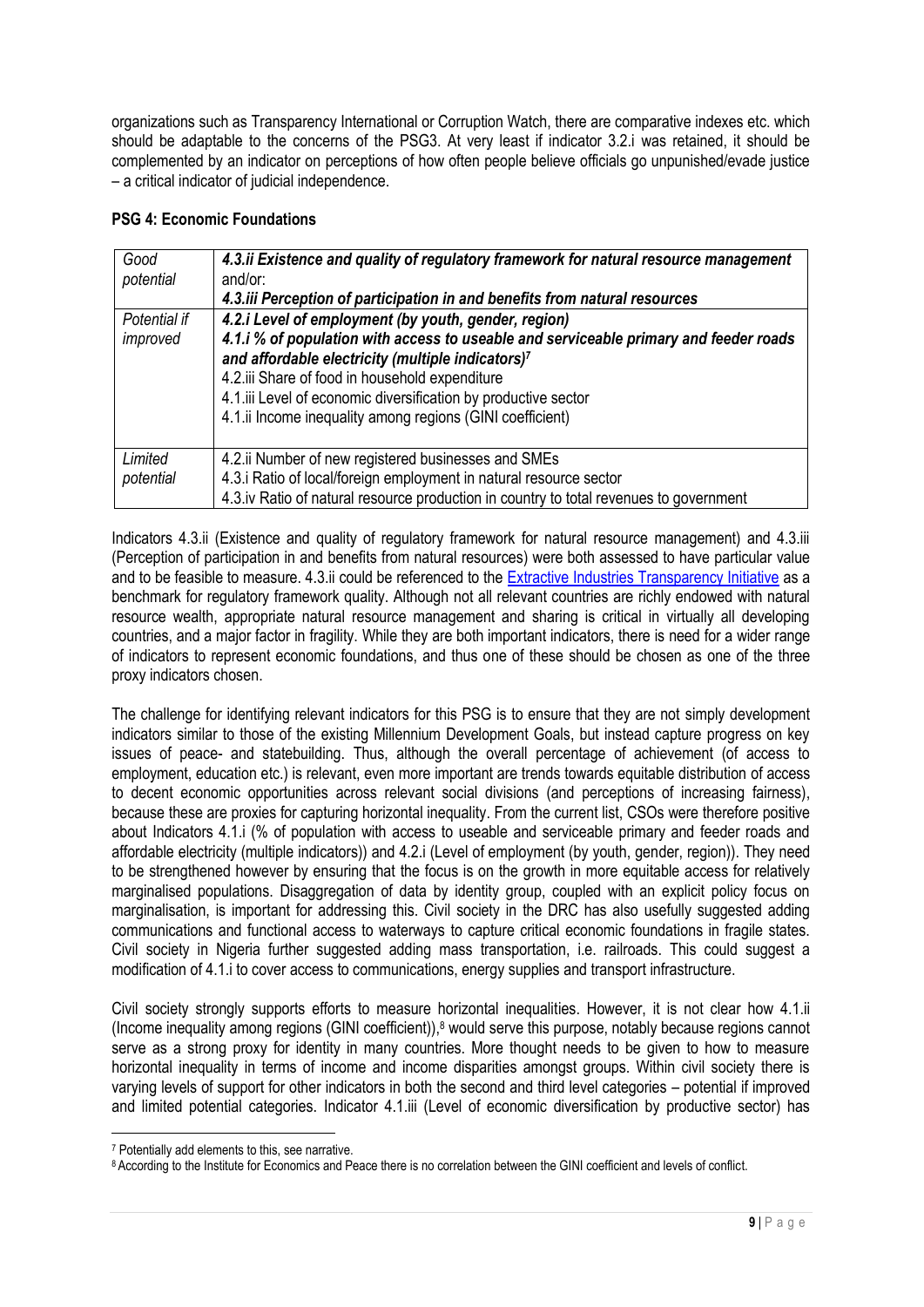some relevance, in terms of improved resilience of overall National GDP against shocks, which can be a driver of conflict and fragility. Civil society also feels that an indicator on food security is important, but is not sure what the right indicator would be. Civil society in DRC in particular supports 4.2.ii (Number of new registered businesses and SMEs), given the importance of investment for job creation.

Aside from measuring actual employment under PSG 4, a proxy for monitoring the level of effort by the government to ensure access to decent livelihoods would be indicators measuring access to education and vocational training – particularly for relatively marginalised social groups through disaggregation. Indicators on this area could be crucial to avoid giving the impression that the economic foundations for peace are exclusively achieved through macro-economic diversification and revenue management rather than schooling and training young people.

| Good potential | 5.3. v Public satisfaction with service delivery (ADD: disaggregated by gender, region,<br>social group)<br>5.2.i Quality of public financial management and internal oversight mechanisms<br>5.2.iv Perception of corruption and bribery necessary to obtain a service<br>5.1.i State control/monopoly over tax, customs and fee collection<br>5.3.iv Access to service delivery for marginalized and vulnerable groups |
|----------------|--------------------------------------------------------------------------------------------------------------------------------------------------------------------------------------------------------------------------------------------------------------------------------------------------------------------------------------------------------------------------------------------------------------------------|
| Potential if   | 5.1.iii Tax effort                                                                                                                                                                                                                                                                                                                                                                                                       |
| improved       | 5.1. v Capacity of tax administration                                                                                                                                                                                                                                                                                                                                                                                    |
|                | 5.1. ii Tax revenue as share of total revenues                                                                                                                                                                                                                                                                                                                                                                           |
| Limited        | 5.3. iii Distribution of services: Ratio of health personnel to 10,000 population (by region);                                                                                                                                                                                                                                                                                                                           |
| potential      | Ratio of teachers per 100 students (by region)                                                                                                                                                                                                                                                                                                                                                                           |
|                | 5.2. ii Budget execution rate in line ministries at central and subnational level                                                                                                                                                                                                                                                                                                                                        |
|                | 5.3. ii Social spending as share of total spending                                                                                                                                                                                                                                                                                                                                                                       |
|                | 5.1.iv Perception of tax collection and fairness                                                                                                                                                                                                                                                                                                                                                                         |
|                | 5.2. iii Number of public officials sanctioned for corruption and bribery                                                                                                                                                                                                                                                                                                                                                |
|                | 5.3. Existence of service delivery quality standards in government agencies                                                                                                                                                                                                                                                                                                                                              |

## **PSG 5 – Revenues and Services**

Overall, several of these proposed indicators are relevant and important; but they need to be adapted and combined to provide an effective combination of indicators that really capture key aspects of performance under this PSG. Importantly, we feel that disaggregation needs to be considered in a consistent way in this section, alongside the other PSG areas.

The public's perception of management of revenues and attainment of the end-goal of quality services being provided to them form an essential component of the indicator basket for PSG 5. As a critical component of state accountability, perception of service delivery is a valuable indicator with implications both for peacebuilding and statebuilding, and thus measuring public satisfaction with service delivery should be a core government activity. 5.3.v (Public satisfaction with service delivery) is clearly the most appropriate indicator of this. 5.2.iv (Perception of corruption and bribery necessary to obtain a service) and 5.3.iv (Access to service delivery for marginalized and vulnerable groups) are also useful and relevant. Such indicators would work well alongside other credible indicators assessing government capacity. Disaggregation would provide particularly valuable insights into inequalities between groups that can then be pro-actively addressed by the state and development partners. Health worker and teacher ratios (5.3.iii) would provide useful (and hopefully readily available) supporting data.

There is a fundamental benefit to adopting a pair of indicators on dimension 5.1 (revenues). Of the five indicators proposed (5.1.i-v), 5.1.i (State [Alternative: Central & Subnational] control/ monopoly over tax, customs and fee collection) is relevant to both peacebuilding and statebuilding: it assesses the presence of non state actors and their capacity to collect revenues – an important proxy for the potential for conflict,<sup>9</sup> overall security in the country, centre-periphery communications and inclusion, and the capability of the bureaucracy. However, 5.1.i is

<u>.</u>

<sup>9</sup> Putzel J, Di John J, 'Meeting The Challenges Of Crisis States' (Crisis States Research Centre, 2012)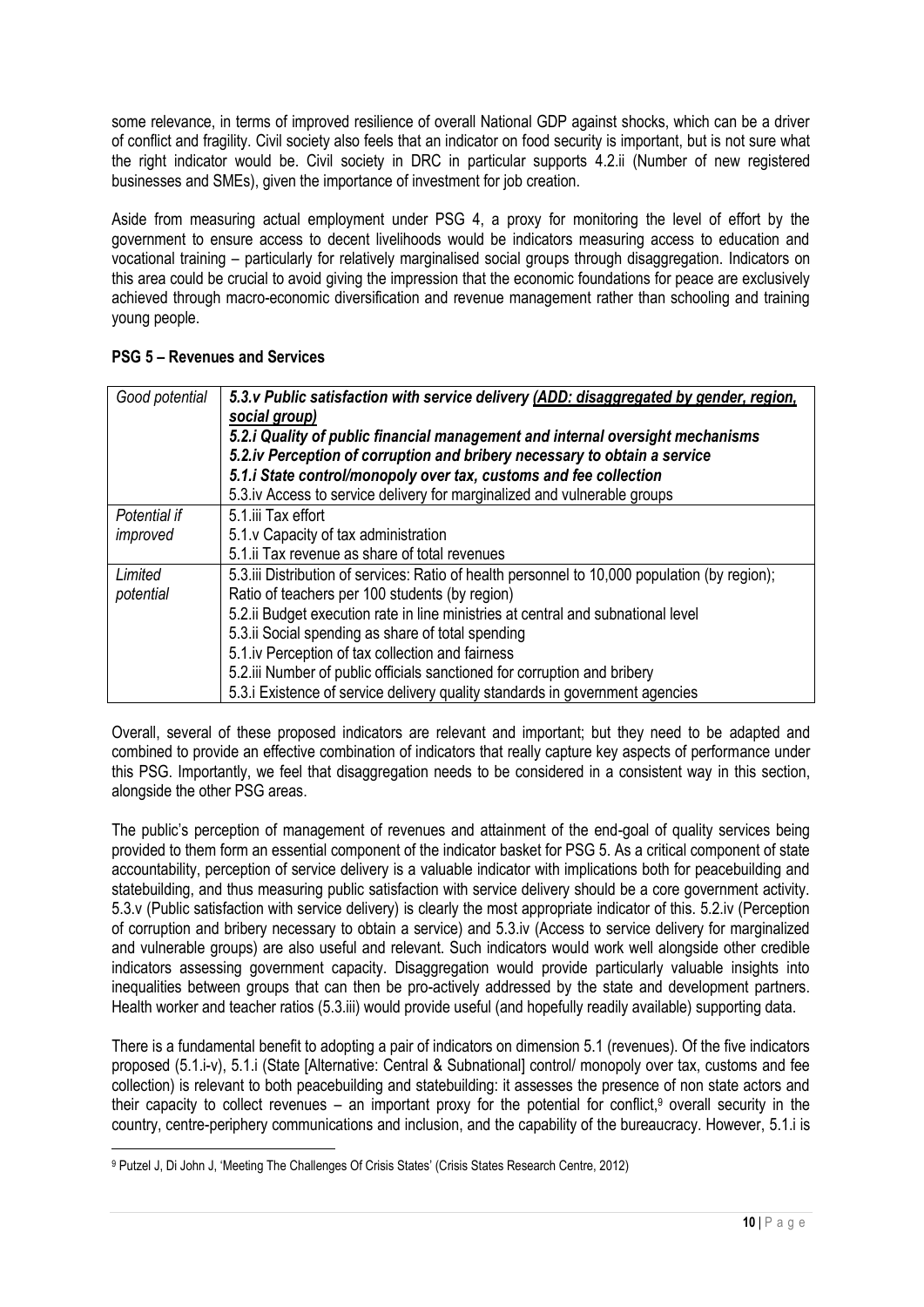also limited in two respects: it may prove difficult to measure the taxation imposed by non-state actors; and by focusing on the state's *share* of revenue collection, 5.1.i also does not tell us enough about whether enough revenue is being collected overall. For this 5.1.iii (Tax effort) or 5.1.v (Capacity of tax administration) could have value if they could be measured effectively. 5.1.ii (Tax revenue as share of total revenues) is a proxy for relevant peace- and state-building issues (the state-citizen taxation relationship and natural resource dependency). It also seems the most feasible revenue indicator to measure, is straightforward to understand, and enjoys important support among g7+ members. Again, it should be combined with at least one other revenue indicator to be effective.

Indicator 5.2.i (Quality of public financial management and internal oversight mechanisms) sounds interesting, but would also entail drawing on an elaborate monitoring framework independent of the IDPS (the Public Expenditure and Financial Accountability (PEFA) methodology). Further discussion and clarification is needed as to whether this methodology provides a feasible monitoring tool for g7+ countries or whether conversely an indicator framework that examines trends and programmes for strengthening PFM and oversight in a more context-specific way should be adopted. 5.1.v (Capacity of tax administration) may offer a valuable alternative option. Similarly, in addition to PEFA, helpful datasets include the Open Budget Index, OECD/WB MAPS and the Budget Institutions Index (IMF 2010), which could all be used to assess transparency of government expenditure in line with 'TRUST' commitments. 5.2.ii (Budget execution rate in line ministries at central and subnational level) has potential as a proxy of public administration capacity – but there is a slight risk of misuse that makes it viable *only in combination with perceptions-based indicators 5.2.iv and 5.3.v.*

| ა. | Suggestions for indicators that could replace one of the proposed indicators, in order to better |
|----|--------------------------------------------------------------------------------------------------|
|    | measure a particular aspect of the PSGs (section F of the consultation template)                 |

| <b>Existing indicator</b>           | Suggested replacement                         | Comment                                                                                               |
|-------------------------------------|-----------------------------------------------|-------------------------------------------------------------------------------------------------------|
| 1.1.i. Diversity in                 |                                               | Both objective and perception based measures are                                                      |
| representation (by gender,          |                                               | important here, but arguably the problems                                                             |
| region and social groups)           | Diversity in representation                   | associated with perceptions of exclusion will be                                                      |
| in key decision-making              | (by gender, region and                        | well known, while the facts can be used to solve                                                      |
| bodies (legislature,                | social groups) in all key                     | conflict in and around inclusion and exclusion in                                                     |
| government, military,               | institutions of government<br>relevant to PSG | institutions - a critical priority for peacebuilding and                                              |
| judiciary)<br>1.1.ii. Perception of | achievement (including                        | statebuilding across all PSG areas. If addressed in<br>a cross-cutting manner, this could support     |
| representation (and its             | police etc).                                  | integrated and conflict sensitive policy responses.                                                   |
| effectiveness) in                   |                                               |                                                                                                       |
| government                          |                                               |                                                                                                       |
|                                     |                                               | The existing indicator is relevant but it is harder to                                                |
| 2.1. ii Major and minor             | Theft/property/mugging                        | measure accurately given that deaths are more                                                         |
| assaults per 100,000                | victimization rate in the                     | consistently recorded. Gallup has a good                                                              |
| population                          | last 12 months                                | victimization proxy that reflects this indicator ("in                                                 |
|                                     |                                               | the last 12 months, were you assaulted, mugged,                                                       |
|                                     |                                               | property or money stolen?")                                                                           |
|                                     |                                               | This could be the most relevant indicator of the                                                      |
|                                     |                                               | evolution of the overall security situation because<br>of the number of elements that affect violence |
|                                     |                                               | against women, but it is hard to measure and there                                                    |
|                                     |                                               | is inconsistency in reporting. Nonetheless, there                                                     |
| 2.1.iii Incidence of rape           | Rape/sexual violence                          | are ways of measuring it through victimization                                                        |
| and sexual violence                 | victimization rate                            | rates, rather than "incidence" rates, that could                                                      |
|                                     |                                               | provide better data. NGOs and civil society are                                                       |
|                                     |                                               | important actors in the collection of data on rape                                                    |
|                                     |                                               | and sexual violence and should be included, in                                                        |
|                                     |                                               | addition to UNODC and others, as sources in                                                           |
|                                     |                                               | relation to this indicator.                                                                           |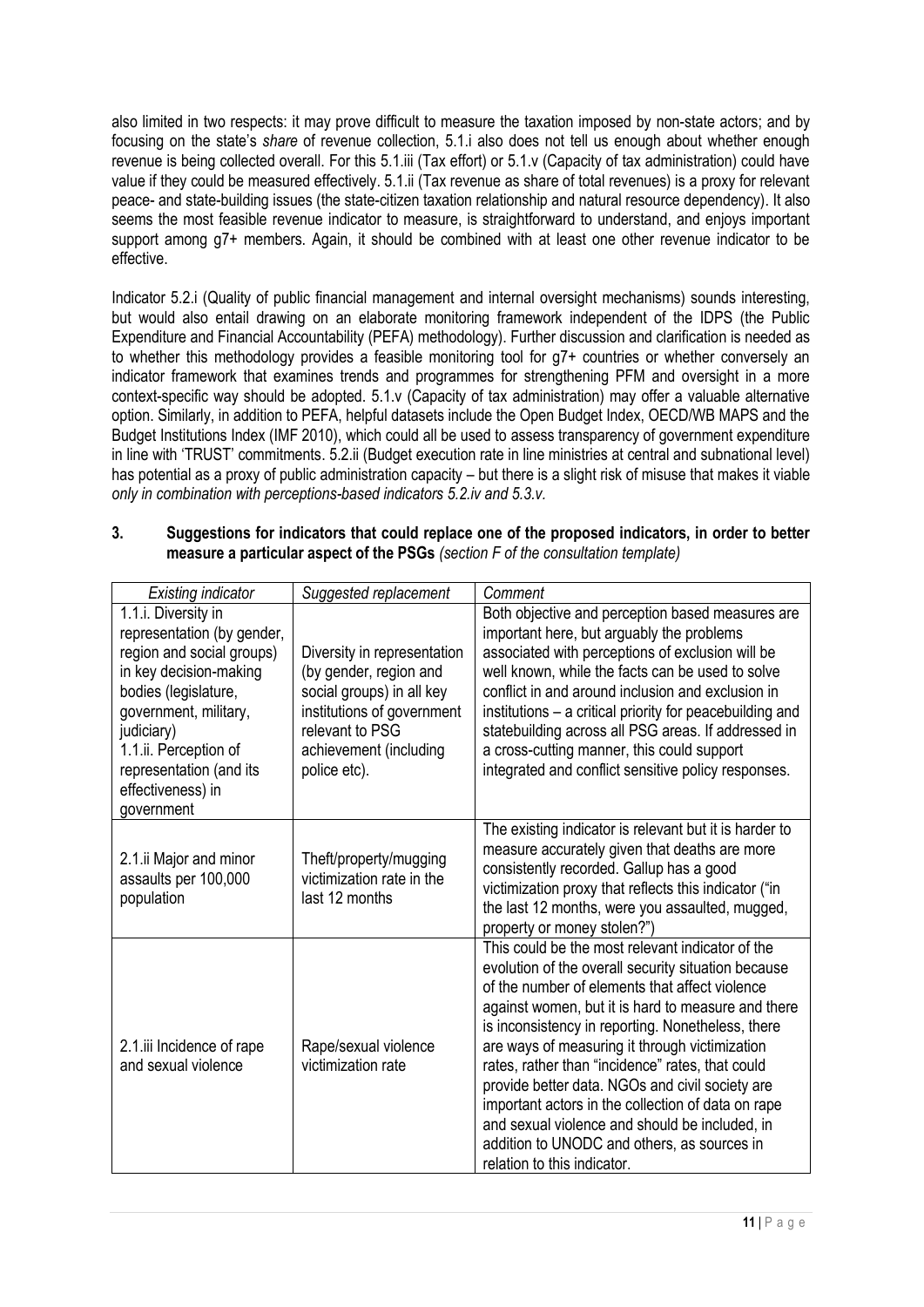| 2.1.iv Incidence of cross-<br>border violence                                                 |                                                                                                                                                                                                               | Cross-border dimensions of conflict might better be<br>measured by cross-border influences on conflict<br>rather than incidence of cross-border violence.                                                                                                                                                                                                                                                                                                                        |
|-----------------------------------------------------------------------------------------------|---------------------------------------------------------------------------------------------------------------------------------------------------------------------------------------------------------------|----------------------------------------------------------------------------------------------------------------------------------------------------------------------------------------------------------------------------------------------------------------------------------------------------------------------------------------------------------------------------------------------------------------------------------------------------------------------------------|
| 2.3.ii Average response<br>time to distress call and/or<br>response rate to distress<br>calls | % of public stating that<br>they can get help from the<br>police when needed or %<br>of public stating that<br>police or other state<br>security providers are<br>present and accessible in<br>their locality | The existing indicator is partially but not completely<br>relevant as an indicator of effectiveness of the<br>police. It does seek to measure a factor that can<br>help to reduce crime and increase public<br>confidence. But there is considerable doubt as to<br>its measurability in some contexts. If<br>responsiveness of the police were to be measured,<br>a perceptual measure would be better. The<br>suggested questions could be complementary to<br>Indicator 2.3.i |
| 2.3.iii Perception of<br>corruption of security<br>forces                                     | Perception of partiality/<br>favouritism/reliability of<br>security forces                                                                                                                                    | It is relevant to track perceptions of corruption in<br>the security forces. As such, Indicator 2.3.iii<br>(Perception of corruption of security forces) is<br>promising, but it may be more feasible to track<br>perceptions of the partiality/favouritism/reliability of<br>security forces because the public is more likely to<br>feel confident to respond openly to questions<br>framed in this way. This may better be integrated<br>into an adapted 2.3.i.               |

# **4. Critical elements that are currently not measured** *(section G of the consultation template)*

| <b>Relevant PSG</b><br>Critical element currently not measured<br>Proposed indicator<br>$\overline{2}$<br>Peacebuilding and statebuilding are not the same<br>Military expenditures (they may be<br>thing. In some cases, for example, peace may not<br>inaccurate, as many military<br>entail expansion or strengthening of the state, but<br>expenditures may be off-budget),<br># armed forces or # armed forces &<br>reconciliation of conflicts between formal and<br>security officers per 100,000 people<br>informal systems of security and justice.<br>Similarly, there is a focus on police/law and order,<br>(could be changed to 10,000 people)<br>while the role of armed groups (armies and non-<br>(available from SIPRI and UNODC)<br>state armed groups) and National intelligence<br>institutions and their role and actions in relation<br>to National security is not addressed.<br>2, all<br>The focus of the indicators is broadly on structural<br># media reports with negative<br>elements of statebuilding, and there is less focus on<br>portrayals of other group/# media<br>social or cultural elements, such as media roles<br>positive reporting on other group (for<br>in promoting or mitigating conflict, reintegration<br>cultural dimensions)<br>of ex-combatants and IDPs, etc<br>2.2<br>None of the indicators measuring capacity and<br>There are two questions in<br>2.2.1.a Ratio of<br>Afrobarometer that ask about<br>accountability of security and justice providers<br>and impunity is sufficiently relevant, feasible or<br>prosecutions/<br>perceptions of how often officials<br>number of<br>who commit crimes go unpunished<br>coherent. |
|---------------------------------------------------------------------------------------------------------------------------------------------------------------------------------------------------------------------------------------------------------------------------------------------------------------------------------------------------------------------------------------------------------------------------------------------------------------------------------------------------------------------------------------------------------------------------------------------------------------------------------------------------------------------------------------------------------------------------------------------------------------------------------------------------------------------------------------------------------------------------------------------------------------------------------------------------------------------------------------------------------------------------------------------------------------------------------------------------------------------------------------------------------------------------------------------------------------------------------------------------------------------------------------------------------------------------------------------------------------------------------------------------------------------------------------------------------------------------------------------------------------------------------------------------------------------------------------------------------------------------------------------------------------------------------------------|
|                                                                                                                                                                                                                                                                                                                                                                                                                                                                                                                                                                                                                                                                                                                                                                                                                                                                                                                                                                                                                                                                                                                                                                                                                                                                                                                                                                                                                                                                                                                                                                                                                                                                                             |
|                                                                                                                                                                                                                                                                                                                                                                                                                                                                                                                                                                                                                                                                                                                                                                                                                                                                                                                                                                                                                                                                                                                                                                                                                                                                                                                                                                                                                                                                                                                                                                                                                                                                                             |
|                                                                                                                                                                                                                                                                                                                                                                                                                                                                                                                                                                                                                                                                                                                                                                                                                                                                                                                                                                                                                                                                                                                                                                                                                                                                                                                                                                                                                                                                                                                                                                                                                                                                                             |
|                                                                                                                                                                                                                                                                                                                                                                                                                                                                                                                                                                                                                                                                                                                                                                                                                                                                                                                                                                                                                                                                                                                                                                                                                                                                                                                                                                                                                                                                                                                                                                                                                                                                                             |
|                                                                                                                                                                                                                                                                                                                                                                                                                                                                                                                                                                                                                                                                                                                                                                                                                                                                                                                                                                                                                                                                                                                                                                                                                                                                                                                                                                                                                                                                                                                                                                                                                                                                                             |
|                                                                                                                                                                                                                                                                                                                                                                                                                                                                                                                                                                                                                                                                                                                                                                                                                                                                                                                                                                                                                                                                                                                                                                                                                                                                                                                                                                                                                                                                                                                                                                                                                                                                                             |
|                                                                                                                                                                                                                                                                                                                                                                                                                                                                                                                                                                                                                                                                                                                                                                                                                                                                                                                                                                                                                                                                                                                                                                                                                                                                                                                                                                                                                                                                                                                                                                                                                                                                                             |
|                                                                                                                                                                                                                                                                                                                                                                                                                                                                                                                                                                                                                                                                                                                                                                                                                                                                                                                                                                                                                                                                                                                                                                                                                                                                                                                                                                                                                                                                                                                                                                                                                                                                                             |
|                                                                                                                                                                                                                                                                                                                                                                                                                                                                                                                                                                                                                                                                                                                                                                                                                                                                                                                                                                                                                                                                                                                                                                                                                                                                                                                                                                                                                                                                                                                                                                                                                                                                                             |
|                                                                                                                                                                                                                                                                                                                                                                                                                                                                                                                                                                                                                                                                                                                                                                                                                                                                                                                                                                                                                                                                                                                                                                                                                                                                                                                                                                                                                                                                                                                                                                                                                                                                                             |
|                                                                                                                                                                                                                                                                                                                                                                                                                                                                                                                                                                                                                                                                                                                                                                                                                                                                                                                                                                                                                                                                                                                                                                                                                                                                                                                                                                                                                                                                                                                                                                                                                                                                                             |
|                                                                                                                                                                                                                                                                                                                                                                                                                                                                                                                                                                                                                                                                                                                                                                                                                                                                                                                                                                                                                                                                                                                                                                                                                                                                                                                                                                                                                                                                                                                                                                                                                                                                                             |
|                                                                                                                                                                                                                                                                                                                                                                                                                                                                                                                                                                                                                                                                                                                                                                                                                                                                                                                                                                                                                                                                                                                                                                                                                                                                                                                                                                                                                                                                                                                                                                                                                                                                                             |
|                                                                                                                                                                                                                                                                                                                                                                                                                                                                                                                                                                                                                                                                                                                                                                                                                                                                                                                                                                                                                                                                                                                                                                                                                                                                                                                                                                                                                                                                                                                                                                                                                                                                                             |
|                                                                                                                                                                                                                                                                                                                                                                                                                                                                                                                                                                                                                                                                                                                                                                                                                                                                                                                                                                                                                                                                                                                                                                                                                                                                                                                                                                                                                                                                                                                                                                                                                                                                                             |
|                                                                                                                                                                                                                                                                                                                                                                                                                                                                                                                                                                                                                                                                                                                                                                                                                                                                                                                                                                                                                                                                                                                                                                                                                                                                                                                                                                                                                                                                                                                                                                                                                                                                                             |
|                                                                                                                                                                                                                                                                                                                                                                                                                                                                                                                                                                                                                                                                                                                                                                                                                                                                                                                                                                                                                                                                                                                                                                                                                                                                                                                                                                                                                                                                                                                                                                                                                                                                                             |
|                                                                                                                                                                                                                                                                                                                                                                                                                                                                                                                                                                                                                                                                                                                                                                                                                                                                                                                                                                                                                                                                                                                                                                                                                                                                                                                                                                                                                                                                                                                                                                                                                                                                                             |
|                                                                                                                                                                                                                                                                                                                                                                                                                                                                                                                                                                                                                                                                                                                                                                                                                                                                                                                                                                                                                                                                                                                                                                                                                                                                                                                                                                                                                                                                                                                                                                                                                                                                                             |
|                                                                                                                                                                                                                                                                                                                                                                                                                                                                                                                                                                                                                                                                                                                                                                                                                                                                                                                                                                                                                                                                                                                                                                                                                                                                                                                                                                                                                                                                                                                                                                                                                                                                                             |
| and how often citizens who commit<br>cases<br>The requirement to show high levels of                                                                                                                                                                                                                                                                                                                                                                                                                                                                                                                                                                                                                                                                                                                                                                                                                                                                                                                                                                                                                                                                                                                                                                                                                                                                                                                                                                                                                                                                                                                                                                                                        |
| identified by<br>crimes go unpunished. These are<br>prosecutions could lead to scapegoating.                                                                                                                                                                                                                                                                                                                                                                                                                                                                                                                                                                                                                                                                                                                                                                                                                                                                                                                                                                                                                                                                                                                                                                                                                                                                                                                                                                                                                                                                                                                                                                                                |
| independent<br>broader than the security sector, but<br>Prosecutions are not convictions - an important<br>$\bullet$                                                                                                                                                                                                                                                                                                                                                                                                                                                                                                                                                                                                                                                                                                                                                                                                                                                                                                                                                                                                                                                                                                                                                                                                                                                                                                                                                                                                                                                                                                                                                                        |
| commission/<br>would be better indicators how<br>distinction.                                                                                                                                                                                                                                                                                                                                                                                                                                                                                                                                                                                                                                                                                                                                                                                                                                                                                                                                                                                                                                                                                                                                                                                                                                                                                                                                                                                                                                                                                                                                                                                                                               |
| civil society.<br>people experience the security and<br>Even in a situation of high capacity and political<br>$\bullet$                                                                                                                                                                                                                                                                                                                                                                                                                                                                                                                                                                                                                                                                                                                                                                                                                                                                                                                                                                                                                                                                                                                                                                                                                                                                                                                                                                                                                                                                                                                                                                     |
| 2.2.1.b Ratio of<br>justice system with regard to<br>will, misconduct-related offences in one year                                                                                                                                                                                                                                                                                                                                                                                                                                                                                                                                                                                                                                                                                                                                                                                                                                                                                                                                                                                                                                                                                                                                                                                                                                                                                                                                                                                                                                                                                                                                                                                          |
| impunity than the indicators in 2.2.<br>prosecutions/<br>could not be successfully prosecuted in the                                                                                                                                                                                                                                                                                                                                                                                                                                                                                                                                                                                                                                                                                                                                                                                                                                                                                                                                                                                                                                                                                                                                                                                                                                                                                                                                                                                                                                                                                                                                                                                        |
| cases<br>same year, therefore the proposed 'ratios' could                                                                                                                                                                                                                                                                                                                                                                                                                                                                                                                                                                                                                                                                                                                                                                                                                                                                                                                                                                                                                                                                                                                                                                                                                                                                                                                                                                                                                                                                                                                                                                                                                                   |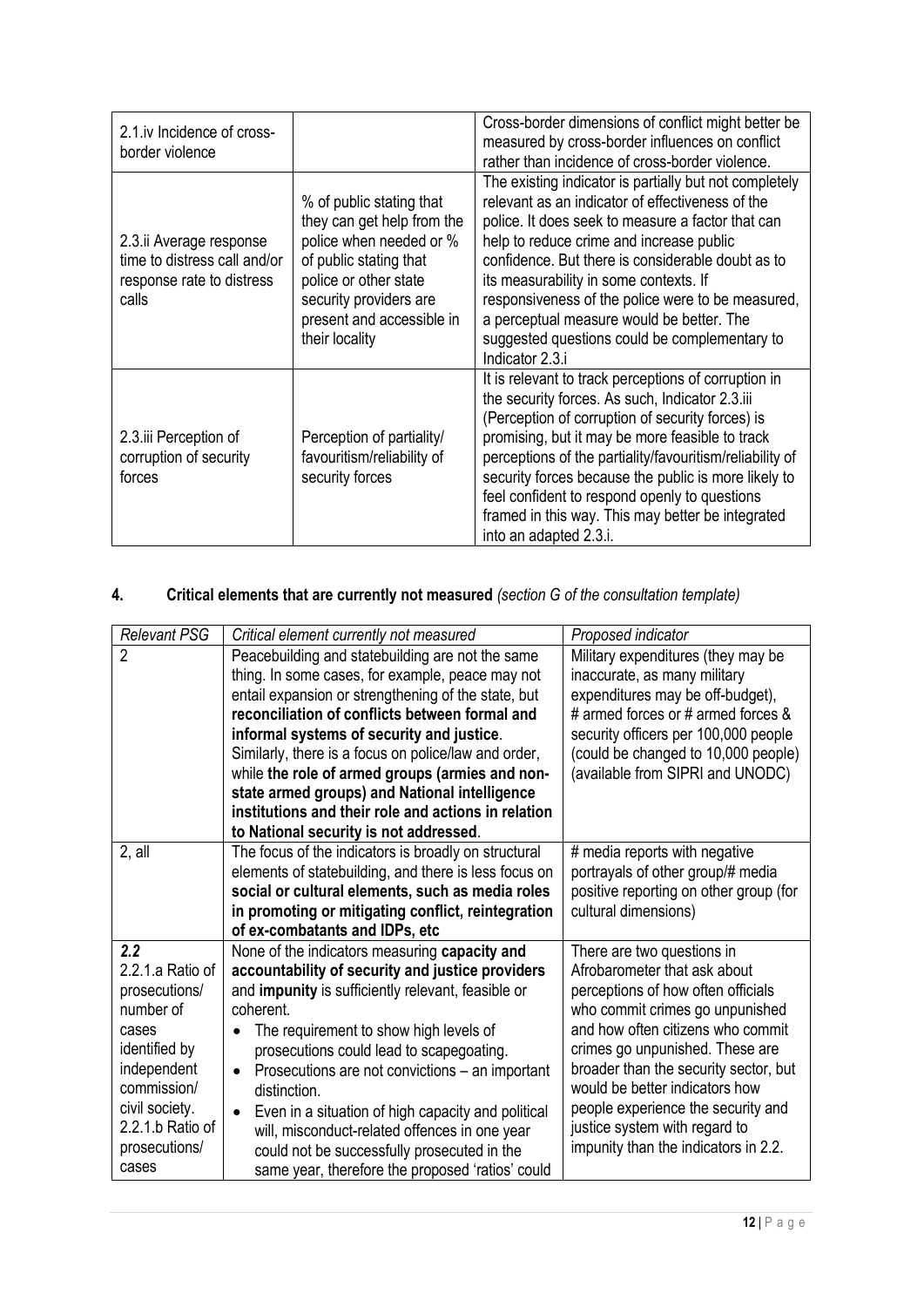| $\overline{2}$ | not show a meaningful relationship.<br>Proposed survey questions under Indicator<br>$\bullet$<br>2.2.i.b seem to rely on respondents having an<br>improbable level of education and knowledge of<br>criminal justice procedures.<br>In focusing on investigation and punishment of<br>$\bullet$<br>police misconduct, the indicators under<br>dimension 2.2 do not capture anything about<br>the capability of the police force or other<br>security providers - and provide no measure of<br>what government is doing to work towards lower<br>violence/insecurity/injustice or to increase public<br>confidence as measured by other PSG 2-3<br>indicators.<br>Indicator 2.2.i.a. depends on the establishment<br>$\bullet$<br>and functioning of an independent commission,<br>which, while a good idea, can be unsustainable<br>in fragile environments, particularly as donor<br>funding decreases over time (it essentially<br>measures the effectiveness of one particular<br>solution to police misconduct that may not be<br>relevant or feasible in all contexts).<br>Demobilization and strength/presence of armed<br>groups (both government and non-state). The<br>presence or absence of armed groups in society is<br>not mentioned at all in the indicators, but is critical<br>to understanding progress towards peace. | Number of men and women<br>demobilized and effectively<br>reintegrated into society. [The latter<br>is hard to measure-one could look<br>at # demobilized, # with jobs,<br>perceptions of ex-combatants in |
|----------------|------------------------------------------------------------------------------------------------------------------------------------------------------------------------------------------------------------------------------------------------------------------------------------------------------------------------------------------------------------------------------------------------------------------------------------------------------------------------------------------------------------------------------------------------------------------------------------------------------------------------------------------------------------------------------------------------------------------------------------------------------------------------------------------------------------------------------------------------------------------------------------------------------------------------------------------------------------------------------------------------------------------------------------------------------------------------------------------------------------------------------------------------------------------------------------------------------------------------------------------------------------------------------------------------------------------------------------------|------------------------------------------------------------------------------------------------------------------------------------------------------------------------------------------------------------|
| $\overline{2}$ | Human rights. Awareness of human rights is<br>measured in PSG 3, but except to the extent that<br>police misconduct indirectly (but overly broadly)<br>might capture human rights abuses, there is no<br>measure of the actual upholding of human rights<br>(from policies and laws to behavior by security<br>sector) or violence by the state against citizens.                                                                                                                                                                                                                                                                                                                                                                                                                                                                                                                                                                                                                                                                                                                                                                                                                                                                                                                                                                        | community, etc.]<br># extra-judicial killings (CIRI<br>measures) for human rights.                                                                                                                         |
| $\overline{2}$ | Types of insecurity more commonly suffered by<br>women and girls as opposed to men and boys                                                                                                                                                                                                                                                                                                                                                                                                                                                                                                                                                                                                                                                                                                                                                                                                                                                                                                                                                                                                                                                                                                                                                                                                                                              | Additional public perceptions<br>indicator on perceptions of types of<br>insecurity important to women and<br>girls.                                                                                       |
| 2.1, 2.2       | Monitoring the full and meaningful equal<br>participation of men and women in shaping security<br>priorities and provisions.                                                                                                                                                                                                                                                                                                                                                                                                                                                                                                                                                                                                                                                                                                                                                                                                                                                                                                                                                                                                                                                                                                                                                                                                             | % of women in peace and security<br>related ministries, departments and<br>agencies                                                                                                                        |
| 3              | The PSG3 indicators neglect any reference to<br>transitional justice measures which are often<br>explicitly designed to facilitate dealing with the past<br>in societies emerging from violent conflict. The<br>concern with <i>impunity for past violations</i> is a<br>potentially critical factor in the establishment of<br>credible rule of law, or alternatively may contribute<br>substantially to fragility and cyclical conflict. In<br>addition, transitional justice measures include non-<br>judicial mechanisms alongside the criminal justice<br>system, which are also explicitly intended to support                                                                                                                                                                                                                                                                                                                                                                                                                                                                                                                                                                                                                                                                                                                     |                                                                                                                                                                                                            |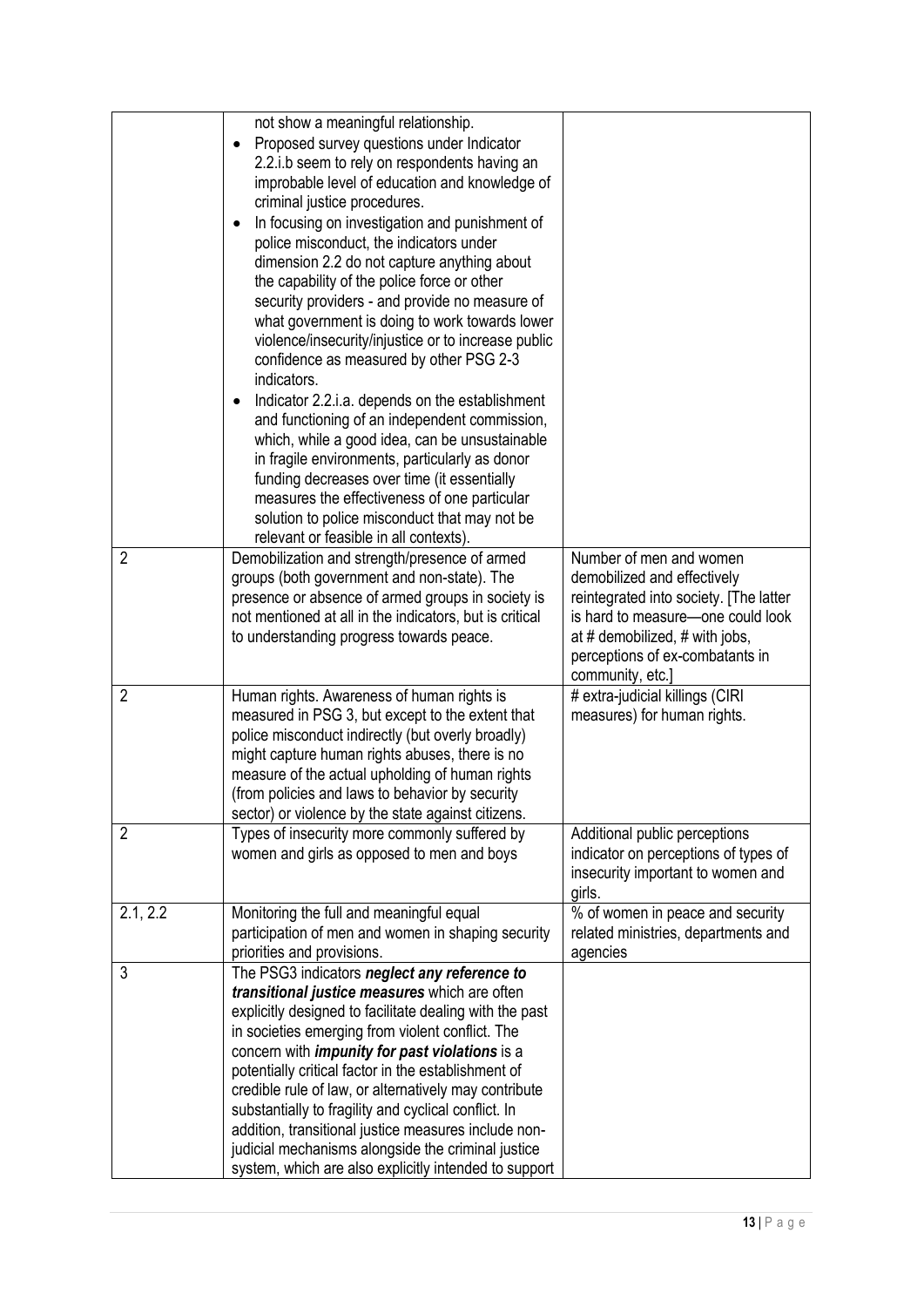|                     | a victim-centred rather than offender-oriented<br>approach, including alternative remedies such as<br>reparations for those who have suffered, or the right<br>to truth for those who survived.                                                                                                                                                                                                                                                                                                                                                   |                                                                                                                                                    |
|---------------------|---------------------------------------------------------------------------------------------------------------------------------------------------------------------------------------------------------------------------------------------------------------------------------------------------------------------------------------------------------------------------------------------------------------------------------------------------------------------------------------------------------------------------------------------------|----------------------------------------------------------------------------------------------------------------------------------------------------|
| 5                   | It would be helpful to compare MoF/MoPlanning<br>data on service delivery against International Aid<br>Transparency Initiative (IATI) compatible standard<br>data, including funding to the private sector and<br>NGOs for service provision. It is currently very<br>difficult to track aid/budget flows, but if this could be<br>improved, this would enable states to have a more<br>'prominent role in setting the overall legal and policy<br>framework and co-ordinating service delivery even<br>if the state is not the direct provider.' | 5.3.x Comparison of planned to<br>actual service delivery funding<br>provided through government,<br>private sector and civil society<br>channels. |
| $5.2$ .iv/ $5.3.$ v | The distinction between legitimate charges for<br>services and bribes.                                                                                                                                                                                                                                                                                                                                                                                                                                                                            | Evaluation/scorecards should also<br>distinguish 'user fees' from bribes,<br>and therefore help distinguish fair<br>from unfair treatment          |

#### **5. Indicators that have the potential to cause harm or be misused at any stage in their collection, analysis or use** *(section H of the consultation template)*

As highlighted in our "Guidance for Developing Indicators with a Peacebuilding Lens" it is critical to *pay* attention to how particular sequencing decisions can inadvertently do harm. It is well established that appropriate sequencing lies at the heart of good peacebuilding strategy. Examples of lessons in sequencing include the growing consensus that there is need for greater attention to the building of national institutions *before* rapid liberalization (both political and economic) in early post conflict settings.<sup>10</sup>

Specific indicator related concerns include:

1

| Indicator                                                                                                                                                                                                                     | Comment                                                                                                                                                                                                                                                                                                                                                                                                                                                                                                                                                    |
|-------------------------------------------------------------------------------------------------------------------------------------------------------------------------------------------------------------------------------|------------------------------------------------------------------------------------------------------------------------------------------------------------------------------------------------------------------------------------------------------------------------------------------------------------------------------------------------------------------------------------------------------------------------------------------------------------------------------------------------------------------------------------------------------------|
| 1.1. Diversity in representation (by gender,<br>region and social groups) in key decision-making<br>bodies (legislature, government, military,<br>judiciary)                                                                  | Although representation on the whole and in the long run<br>increases prospects for sustainable peace, tackling<br>domination of institutions by any particular group also has<br>the potential to destabilise the existing political settlement<br>and return any society to conflict. Therefore although the<br>need for representative government is universal and the<br>proposed indicator is useful, such reforms need to be<br>pursued at a pace that is feasible given the existing<br>political settlement and the actor relationships within it. |
| 2.2.1.a Ratio of prosecutions/number of cases<br>identified by independent commission/civil<br>society.<br>2.2.1.b Ratio of prosecutions/cases<br>5.2.iii Number of public officials sanctioned for<br>corruption and bribery | The requirement to show high levels of<br>prosecutions/sanctions could lead to scapegoating.                                                                                                                                                                                                                                                                                                                                                                                                                                                               |
| 5.2. ii (Budget execution rate in line ministries at                                                                                                                                                                          | This indicator has potential as a proxy of public                                                                                                                                                                                                                                                                                                                                                                                                                                                                                                          |

<sup>10</sup> For example, Paris, Roland. *At War's End: Building Peace After Civil Conflict,* Cambridge: CUP, 2004. Similarly, the notion of 'DDR sequencing flexibility', a term being promoted by DPKO, recognizes the need to adapt to the unique DDR needs of the context, so that the sequencing of *disarmament, demobilization and reintegration* will vary and adapt to emerging needs and changing dynamics. DPKO, *Second Generation DDR in Peace Operations,* 2010.